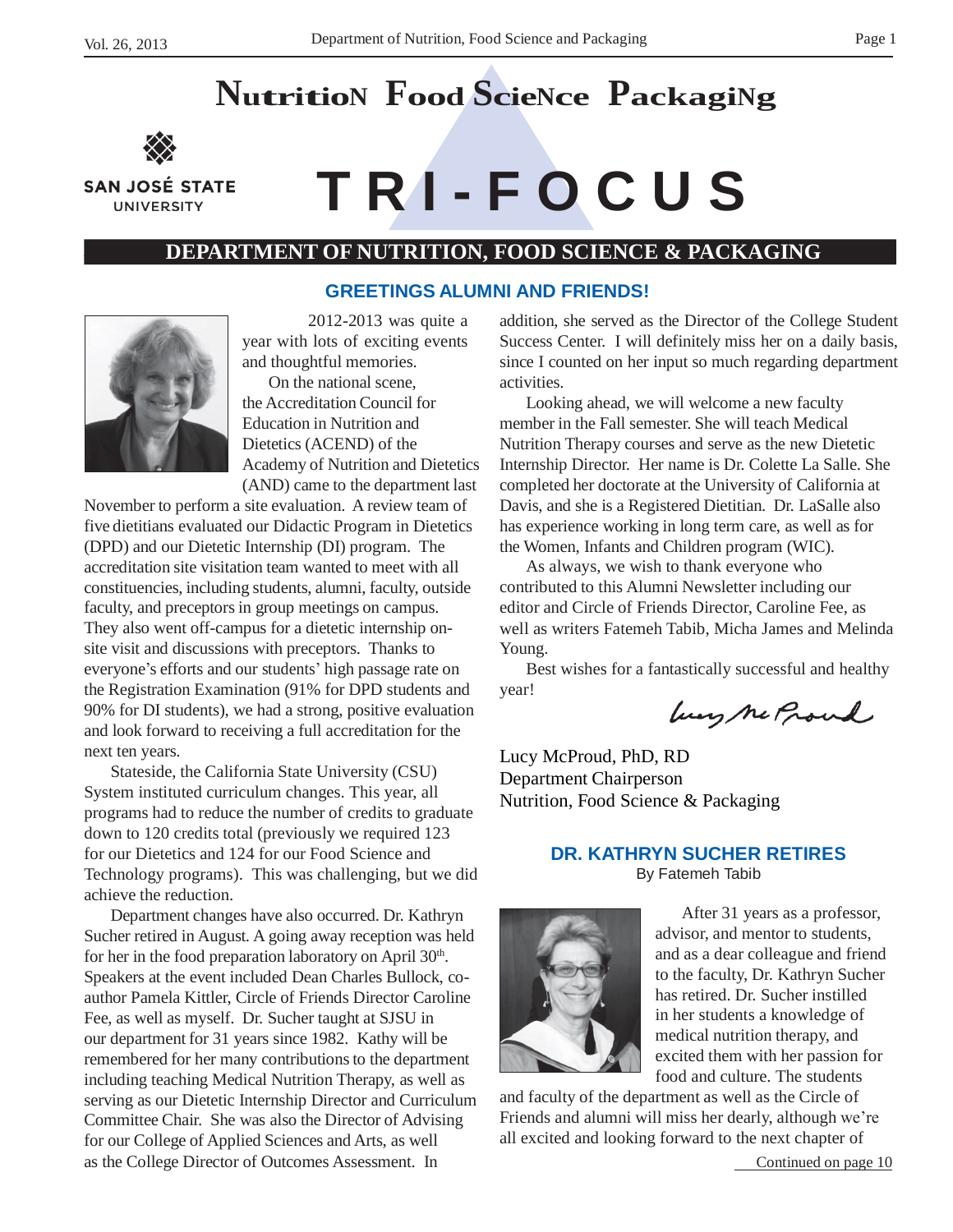# **FACULTY ACCOMPLISHMENTS 2012-2013: JUST A "FEW" HIGHLIGHTS**

# **Accomplished Authors**

**Dr. Kasuen Mauldin** and colleagues published a textbook chapter Nutrition Alterations and Management in *Critical Care Nursing: Diagnosis*  and Management (7<sup>th</sup> ed.).

# **Publications**

**Dr. Lucy McProud, Ashwini Wagle** and their advisee published an article on the effects of food labeling on customer purchases in a hospital cafeteria in the *Journal of Foodservice Business Research.*

**Dr. Fritz Yambrach** published two articles in *Packaging World* on world packaging markets and industry support in education.

**Dr. Marjorie Freedman** and her advisees published five peer reviewed articles in Journals of *Advances in Nutrition*, *Nutrition Education and Behavior*, *Nutrition Therapeutics,* and *Hunger and Environmental Nutrition*. Topics included: community engagement, organization and development for public health practice, food intake patterns and plate waste among community meal center guests, nutrition translation blended with food science, and how potatoes, including French fries, contribute key nutrients to diets of US adults.

**Ashwini Wagle,** colleagues, and graduate advisees had four abstract publications accepted to the *Journal of the Academy of Nutrition and Dietetics* (JAND). Colleagues on the abstracts included: **Dr. Kathryn Sucher, Dr. Lucy McProud,** and **Dr. Marjorie Freedman***.*

# **Research Poster Presentations: California Dietetic Association (CDA) Annual Meeting**

**Ashwini Wagle, Elizabeth Brown, Dr. Clarie Hollenbeck** and their graduate advisee presented 1 poster.

**Ashwini Wagle, Dr. Kathryn Sucher** and their graduate advisee presented 1 poster.

**Caroline H. Fee** and her graduate advisee presented 1 poster.

**Dr. Majorie Freedman**  and her graduate advisees

presented 5 posters. **Dr. Kasuen Mauldin** and her

graduate advisees presented 2 posters.

**Dr. Lucy McProud, Ashwini Wagel** and their graduate advisee presented 1 poster.



Ashwini Wagle

# **Research Poster Presentations: Food and Nutrition Conference and Exhibition (FNCE) Annual Meeting**

**Dr. Lucy McProud, Caroline H. Fee,** and their graduate advisee presented 1 poster. **Dr. Majorie Freedman, Ashwini Wagle** and their advisees presented 2 posters. **Ashwini Wagel, Dr. Kathryn Sucher** and their advisees presented 2 posters.

# **Abstract Acceptance**

**Dr. Lucy McProud, Ashwini Wagle,** and their graduate advisees had 3 abstracts accepted. **Dr. Kasuen Mauldin** and her advisees had 3 abstracts accepted.

# **Research Poster Presentations: San Jose Peninsula District (SJPD) of the CDA**



**Ashwini Wagle, Dr. Lucy McProud, Linda Sweeney**  and their graduate advisee presented 1 poster. **Dr. Lucy McProud** and **Dr.** 

**Panfilo Belo** and their graduate advisees presented 1 poster.

**Ashwini Wagle, Dr. Marjorie Freeman,** and their graduate advisee Kasuen Mauldin presented 1 poster.

**Dr. Kasuen Mauldin** and her graduate advisee presented 1 poster.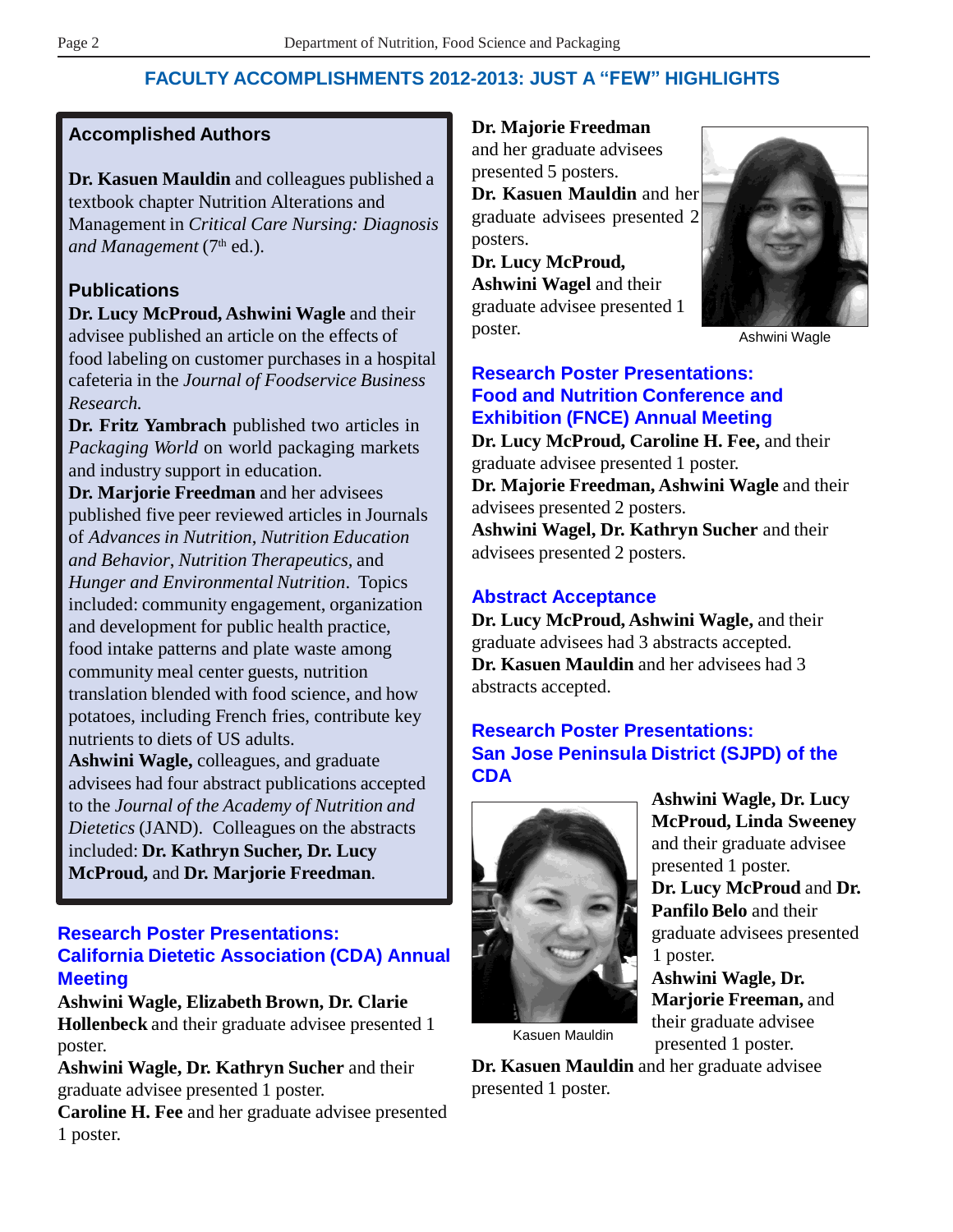"*Accomplishments*" continued from page 2

#### **Other Research Presentations**

**Dr. Kasuen Mauldin** and her graduate advisee presented two posters at the CSU Program for Education and Research in Biotechnology (CSUPERB). Additionally, her undergraduate scholar presented orally at the 34<sup>th</sup> Annual Central CA Research Symposium (CCRS).

# **Savvy Speakers**



**Caroline H. Fee** was an invited Webinar presenter targeting primary care providers for the Stanford Geriatric Education Center, Stanford University.

**Elizabeth Brown** spoke at a conference for Cardiac Rehabilitation Nurses at El Camino Hospital. **Dr. Fritz Yambrach** was a guest lecturer at Sholle Pack-

Caroline Fee

aging and Exxon Mobil.

**Dr. Marjorie Freedman** was an invited speaker at the South Bay Premier at SJSU and the Environmental Laboratory for Sustainability and Ecological Education (ELSEE).

# **Grand Grantees**

**Dr. Lucy McProud, Ashwini Wagle,** and **Linda Sweeney (coordinator)** received a \$202,899 grant



Linda Sweeney

from the California State Department of Education (Cal Pro-Net) to provide training workshops for child nutrition specialists and foodservice directors. **Dr. Lucy McProud** and **Caroline H. Fee** received Graduate Student Research Assistance grants from private donors, Molly and Gene Rauen for \$3850.

**Dr. Kasuen Mauldin**

has 4 on-going funded research projects through CSUPERB, SJSU, and the Almond Board of California, with grants totaling over \$290,000.

# **Professional Awards**

**Dr. Lucy McProud** was selected as one of 13 members of the Child Nutrition Advisory Council, California State Department of Education, Sacramento. She was also named "Certified Food Scientist" 2013 by the Institute of Food



Technologists. **Dr. Marjorie Freedman**  received Honorable Mention for Let's Move! Faith and Communities Video Challenge and was an invited guest to the Let's Move! Event at the White House, attended by First Lady Michelle Obama. Elizabeth Brown **Elizabeth Brown** was

awarded first place in both the Northwest and Southwest Regional National Masters Rowing Competitions, and was awarded second place in the National Masters Rowing Championship.

# **Other**

**Dr. Lucy McProud** supported the Perishable Foods Council (PCF) Internship, coordinated with UC Davis and Bill Rudolf, President of the PCF. Seven

SJSU students, the highest number to date, were selected as interns.

#### **Dr. Marjorie Freedman**

is involved in the Advisory Boards for the Hershey Company and Three Square Meals, and is involved with the Santa Clara County Health Advisory Commission.



**Dr. Fritz Yambrach** developed

Marjorie Freedman

packaging internships at Medtronic, Xpedx, and Intuitive Surgical, and also is a consultant to Intuitive Surgical.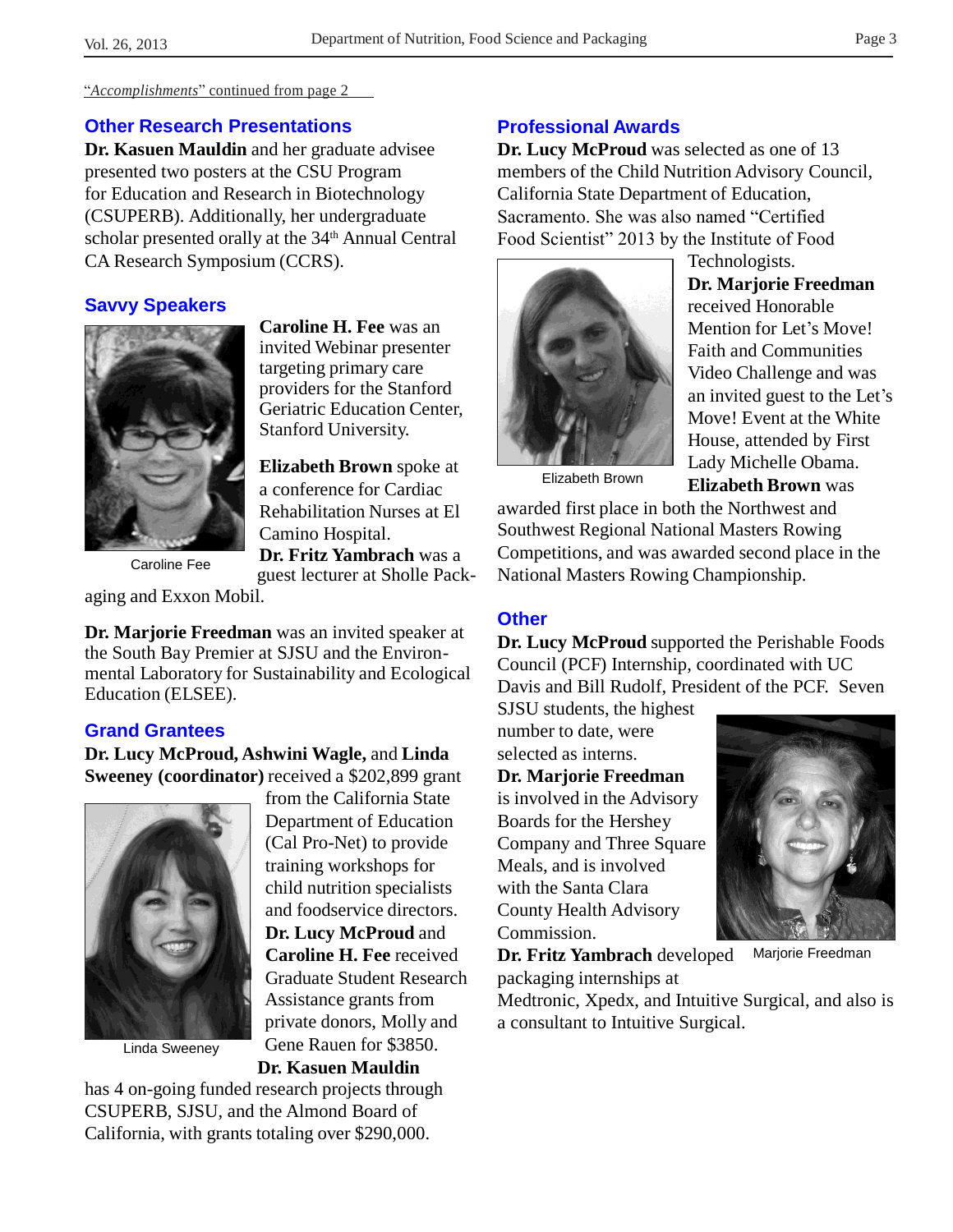# **SIMULATION TRAINING FOR DIETETIC EDUCATION**

By Erica D'Apice

Thanks to funding provided by SJSU's Curriculum Innovation Project grant and the collaborative efforts of Dr. Kasuen Mauldin (Nutrition, Food Science and Packaging), Ms. Gigi Smith (Occupational Therapy), and Drs. Karen Bawel-Brinkley and Colleen O'Leary-Kelley (Valley Foundation School of Nursing), students from NuFS 108L: Nutrition Laboratory have had the exciting opportunity to participate in interdisciplinary simulation training in the nursing simulation facilities.

While the benefits of using simulation technology in education have been well established in other allied health professions including medicine, dentistry, and nursing, to date, simulation has not been widely adopted in dietetics education. The nutrition department at SJSU is proud to be among the first didactic programs in dietetics to bring simulation training to its students thus providing them with training that prepares them for real-world clinical situations that is on par with other members of the healthcare team.



With the increasing interest in using simulation technology in dietetics teaching, Dr. Mauldin was invited to give a presentation titled, "Simulation in Interdisciplinary Allied Health Education: Debriefing and Reflection as a Critical Step in the Learning Process" at the Food & Nutrition Conference & Expo in Philadelphia, PA in October 2012.

In addition, Dr. Mauldin's graduate student, Erica D'Apice, presented a poster on her project assessing student perceptions regarding the utility of interdisciplinary simulation at the 2013

Simulation employs the use of realistic scenarios that unfold in real-time in a simulated clinical setting that replicates the physical environment in which learners will ultimately work. It provides novice students the opportunity to develop and practice

patient-care skills, apply and integrate knowledge from a variety of courses, and build confidence by encountering clinical scenarios in a controlled and safe environment.

During their time in the simulation lab, SJSU students from Nutrition, Nursing, and Occupational Therapy gained experience working together and communicating effectively with one another as a part of a healthcare team in a simulated and realistic hospital setting. It is no surprise that student feedback was overwhelmingly positive and enthusiastic.

California Dietetics Association meeting in Santa Clara, CA in April 2013. It will be exciting to see the use of simulation training in dietetics teaching develop and expand here at SJSU!

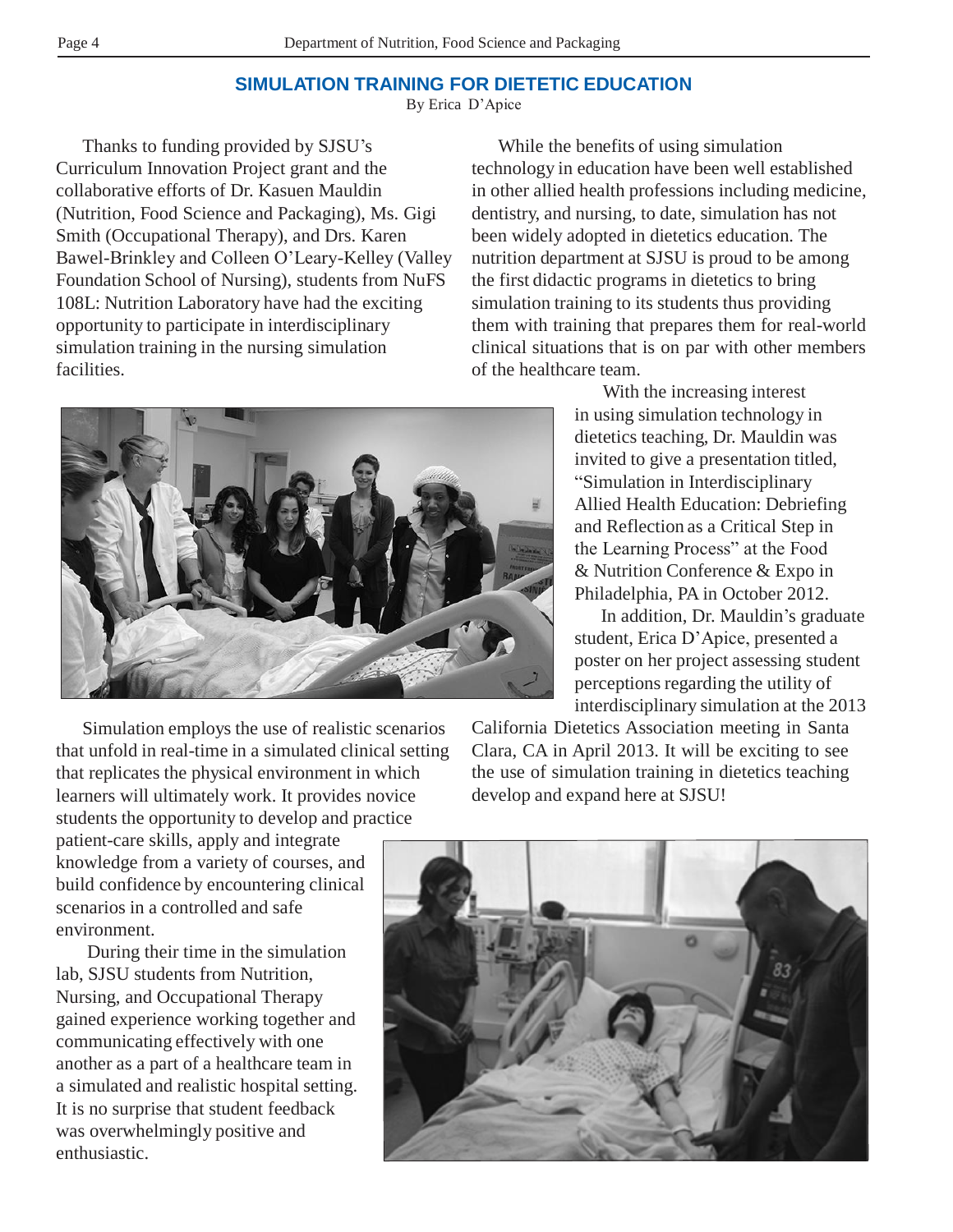#### **ALUMNI SIGHTINGS**

The sightings this year could not have been brighter than at the California Dietetic Association (CDA) Meeting in April which was held right in our own backyard. Featured program speakers were:

**Manual Villacorta, MS' 2004** who spoke on: "*Think Outside the RD Box, You are the Expert*."

In addition, **Katrina Perez Alvarez, MS**' **2008**  gave a presentation on: "*Counseling Latino Families with Overweight/Obese Children: Optimizing Interventions*." Rounding out our illustrious presenters was **Dalia Perelman, MS'** who spoke on: "*Diabetes – New Ideas for Prevention, Treatment, and Even Cure*."

*Our bright stars* also include **Stephanie Brooks, MS' 1995,** who is the CEO and owner of **"**Bay Area Nutrition." Stephanie was selected for the 2012 Best of Campbell Award in the Dietitian category by the Campbell Award Program. Each year, the Campbell Award Program identifies companies that have achieved exceptional marketing success in their local community and business category through service to their customers and the community.

*Also, lighting up the sky* is **Sucheta Gehani, BS' 2012**. As a dietetic intern, she implemented an "Employee Health & Safety Program" for the employees at Cupertino Union School District (CUSD), which combined nutrition and yoga. **Tish Litchfield, MS' 19** Director of the nutrition department at CUSD was overwhelmed by the positive response this program received, and asked Sucheta to write an article so that other school districts could benefit from this simple, yet effective, program. The article was published in the April issue of *Poppy Seeds,* which is the California state's food service magazine.

*Far away sightings:* **Shweta Mishra, MS' 2009**  sends news she is presently working as the Head Nutritionist at Jehangir Hospital in Pune Area, India.

**Kati Fosselius, MS**' writes she is currently Director of the Dietetic Internship Program and Instructor in the Department of Nutrition at Instructor, Department of Nutrition at Cedar Crest College in Allentown, PA.

**Vicki Castelli, MS' 1995** is now the Director of the Coordinated Program in Dietetics and Assistant Professor at La Salle University in Philadelphia. She

writes that there, they use both of Dr. Kathryn Sucher's textbooks in the program. Her fellow faculty members are impressed when she tells them that Dr. Sucher was her teacher!

*On the West Coast, sightings are always excellent!*  Some fine examples include **Lucia Briceno MS' 2012.**  With a B.S. Degree in Nutrition and Dietetics from Venezuela, and a MS in Nutritional Sciences from SJSU, two Dietetic internship (Venezuela and USA) and almost 3 years of clinical experience in Venezuela, Lucia is now a a Registered Dietitian at LAC-USC Medical Center. Her present focus in on Medical Nutrition Therapy, Nutrition Support, Preventive Medicine**.**

**Stephanie Monterroza BS' 2012** is presently working under the AmeriCorps VISTA program. Stephanie is the Program Assistant to Cooking Matters, a six-week series of nutrition/cooking classes offered to low income families all around the Bay Area.

**Heather Schwartz, MS' 2007** is keeping the fog at bay in San Francisco where she works as a Dietitian, and Wellness Coach for San Francisco Perinatal Associates. There, she uses her medical nutrition science background paired with her experience in counseling and coaching, to optimize the health of pregnant women and their families through their delivery and beyond. She is also working as a Nutrition Consultant at "A Place for Mom" where she is a guest blogger and resident expert on topics of senior nutrition and nutrition considerations for caregivers.

There could be no more eloquent alumni update, then the excerpts from a letter sent by **Marcia Moore, BA' 1974.** In her letter, she wrote, "My education at San José State University prepared me for my current diverse lifestyle as a registered dietitian. Since my graduation, I have successfully been self-employed and a business owner. My love of teaching and working on grants for the underserved has led me to my current full time position of Middle School Science and MSI teacher. Many doors easily opened with my past experiences of Home Economics. Please continue to plant seeds and cultivate concerned leaders in our world, not only in foods and nutrition, but also in global concerns.

*We have come to a close for this year's sightings. However, as always*: Whether near or far, please send us your news. **We would love to hear from YOU!**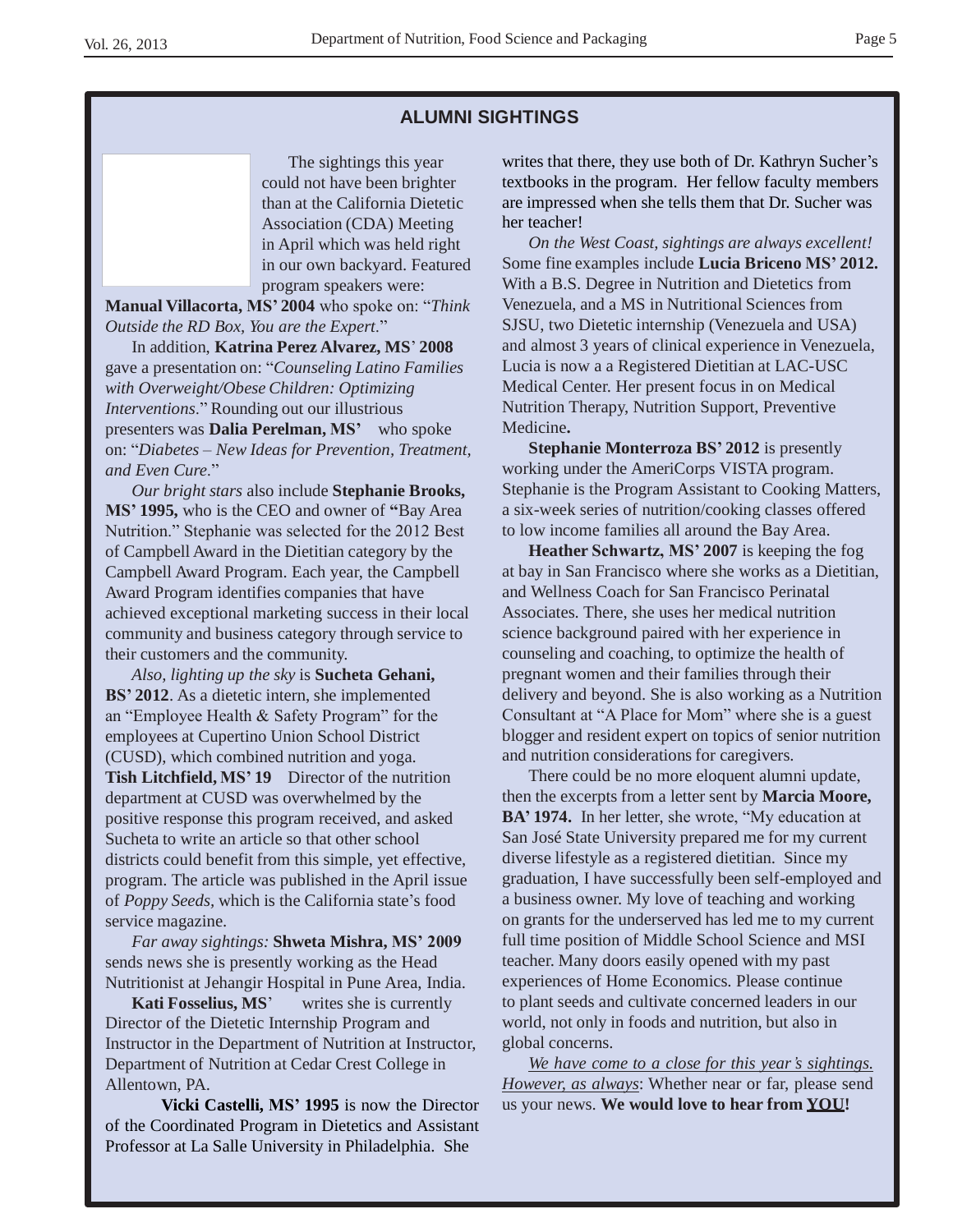# **DEPARTMENT OF NUTRITION, FOOD SCIENCE, AND PACKAGING BACHELOR OF SCIENCE CLASS OF 2013**

#### **Dietetics**

Jacqueline Marie Cassini Nancy Chen Elizabeth Cuellar Ameneh Danai Jocelyn de Leon Hector Diaz Beatriz Consuelo Espinosa Jennifer Nani Glass Jessica Audry Harken Anna Marie Harrington Angela Hays Kim Hibbs Carly Hoobler



Carly Hoobler Bonita G. Huang Shannon Catherine Hughes Tatiana Klebanov Andrea Luty Jeanette Nicole Mathios Julia McKinnie Sara Miley Kylie Rose Miraldi Mustafa John Mujtaba Tamara Hanna Nijmeh Kari Olandese Grace Alma Palm Sital Patel Brittney Patterson Nancy Khanh Pereida Monica Nicole Ramos Kimberly Reisman Joshua James Rodriquez Noelle Sebastian Samantha Anne Stough

Emily Tam Adrianna Troussard Yazied Widatalla

#### **Food Science & Technology**

Thomas Armenta Maira Nunez Dorothy Pramono

#### **Packaging**

Kystal Corpuz Ilya Danengirsh Brian An Du Nyra Murphy Julie Nguyen Rosalynn Ong Pamela Plagata

#### **Emphasis in Nutrition Education**

Joseph Julian Delgado Jennifer Vanessa Johnson Tiffany Lee Regina C. Liclican Helen Loi John Pease Kristine Ly Pham Jamila Ismail Sanfaz Kristine Sherwood Christine Vy Truong

#### **Emphasis in Nutrition Science**

Fatima Akile Jennifer Mae Knudson Thanh Thuy Luu Yolanda Thach

#### **Emphasis in Food Management**

Marisa Benson Aida C. Best Asia Connor Michelle Hamilton Margo Rae Lang Melissa Newman Shannon Nguyen Dalton Chima Osuka Susan Phegley Carolyn Smith



Margo Rae Lang

**Emphasis Environmental Food and Health Specialist** Lila Chang Leslie Juarez Frank Leong Natasha Tkacheff

**Emphasis in Sports Nutrition** Stephen Chan Joshua Chow Kevin Chung Steven Si



Thomas Armenta

#### **Acknowledgement**

Special thanks to Daniel Gaines for his generosity in letting us include his outstanding photographs in our Department Newsletter.

Daniel Gaines PHOTOGRAPHY P.O. Box 23441, San Jose, CA 95153 [www.danielgainesphotography.com](http://www.danielgainesphotography.com/)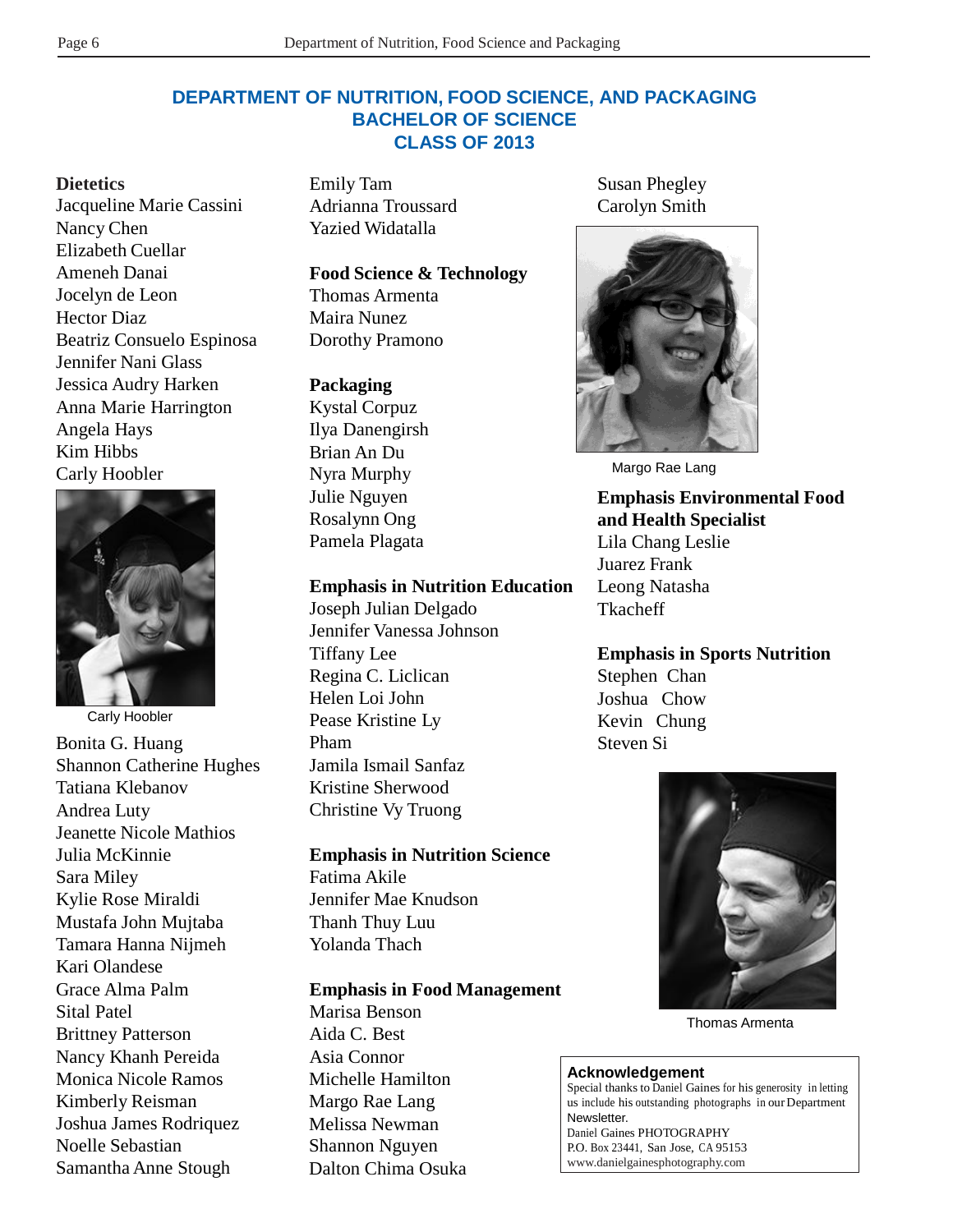# **"RESEARCH ACCOMPLISHMENTS" MASTER OF SCIENCE GRADUATES FALL 2012/SPRING 2013**

| Carrie Arnold       | Effect of a Cooking Matters Nutrition Education Program on Nutrition<br>Knowledge and Fruit and Vegetables Intake in Adolescents and Teens.                                                                                  |
|---------------------|------------------------------------------------------------------------------------------------------------------------------------------------------------------------------------------------------------------------------|
| <b>Thira Burns</b>  | Assessing Coping Mechanism of Food Insecurity Among Urban University<br>Students.                                                                                                                                            |
| Lucy Qian Chang     | Comparison of Microbial Activity and Sensory Quality of Regular and<br>Reduced Sodium Salami.                                                                                                                                |
| Erica D'Apice       | Interdisciplinary Simulation: A Novel Approach to Dietetics Education.                                                                                                                                                       |
| <b>Kathy Gates</b>  | Barriers to Enrollment in Supplemental Nutrition Assistance Program.                                                                                                                                                         |
| <b>Liny Natalia</b> | <b>Implementation Success Rate and Effectiveness of Oral Liquid Nutrition</b><br>Supplementation in Nursing Home Residents.                                                                                                  |
| Micaela Scarpulla   | Incidence of Hypophosphatemia During Refeeding of Adolescent Anorexia<br>Nervosa Patients.                                                                                                                                   |
| Michelle Stroebe    | Student Satisfaction of Scratch-Cooked, Healthier Modified Meals and<br>Assessment of the School-Provided Lunch and Dinner Program for<br>Elementary School Children, Ages 6-11.                                             |
| Rida Wali           | A Pilot Program to Evaluate the Effect of Training Table Based Nutrition<br>Education and Menu Modification on the Nutrition Knowledge and Dietary<br>Intake of Collegiate Football Players at a NCAA Division I University. |

# **DIETETIC INTERNSHIPS 2013**

# **Internal Dietetic Interships**

| <b>Fall 2013</b>   |                                              |
|--------------------|----------------------------------------------|
| Carrie Arnold      | Los Altos Sub Acute/Rehab Center             |
| Thira Burns        | El Camino Hospital - Los Gatos               |
| Erica D'Apice      | <b>Stanford University Medical Center</b>    |
| <b>Kathy Gates</b> | Livermore USD/Valley Care Med Center         |
| Anh Hansen         | Kaiser Fremont/Livermore USA                 |
| Tatiana Klebanov   | <b>Nutrition Therapy Essentials</b>          |
| Slywia Klos        | <b>Los Gatos Meadows</b>                     |
| Liny Natalia       | <b>Idlewood Care Center/Diablo Valley</b>    |
| Fatemeh Tabib      | Milipitas, USD/Santa Clara Valley Med Center |

#### **External Dietetic Interships Fall 2013**

| <b>Fall 2015</b>   |                                              |
|--------------------|----------------------------------------------|
| Kim Reisman        | MBA/RD Program Dominican University, Chicago |
| <b>Hector Diaz</b> | Fresno State (CSU)                           |
|                    | Mandana Mirabrishami Oakwood University DI   |
| Ankita Sachdeva    | Crestwood Distance DI                        |
| Sahar Saffi        | University of Northern Colorado              |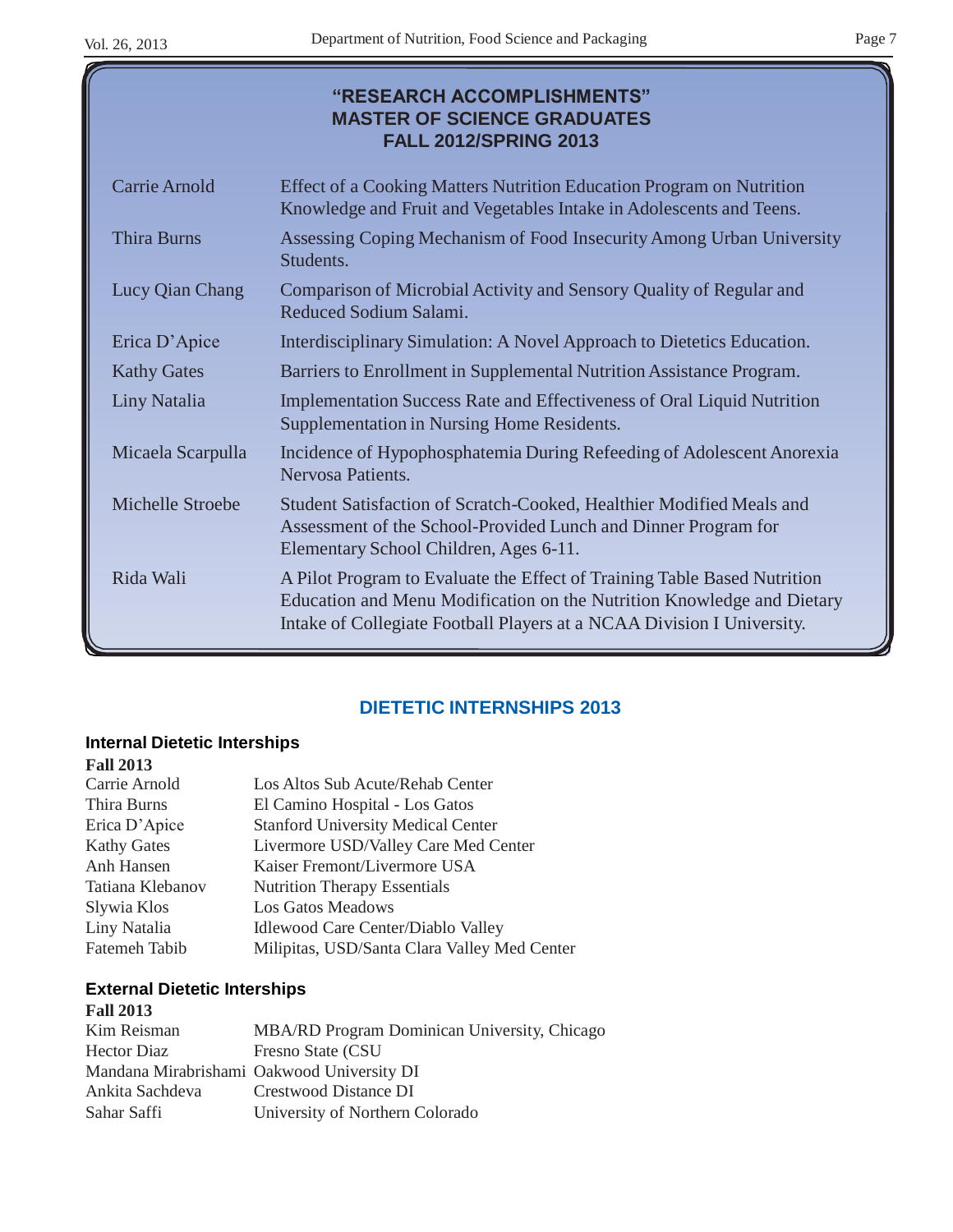

**STUDENTS SPARKLE WITH SUCCESS**

**2013 "STARS"** by Melinda Young



#### **Circle of Friends Scholarships**

Fern Wendt Memorial Jordan Arnold \$2000

Nancy C. Lu Scholarship Dorothy Pramono \$2000



Jean Downes Scholarship Gabriel Lisera \$2000

Elveda Smith Scholarship Erica D'Apice \$2000

Rose Y. L. Tseng Scholarship Justine Vega \$2000

Justine Vega

Circle of Friends Scholarship Award Amanda Holst \$2000

# **Molly and Gene Rauen Research Assistance Awards**

Sneeha Jain \$850 Erin Avery \$1000 Erica D'Apice \$1000 Amy Reisenberg \$1000

#### **Josephine & Frank Morris Award**

# **NuFS & Pkg Department Service Awards**

Thomas Armenta \$75 Beatriz Espinosa \$75 Nani Glass \$75 Shannon Hughes \$75 Margo Lang \$75 Liny Natalia \$75 Maira Nunez \$75 Pamela Plagata \$75 Steven Si \$75 Rida Wali \$75 Joshua Rodriguez (Service Award for NEAT) \$75

# **Outstanding Student Awards**

#### **Baccalaureate Candidate**

Dietetics/Nutrition Brittany Patternson \$100



Food Science and Technology Dorothy Pramono \$100

Packaging Krystal Corpuz \$100

# **Masters Candidate**

Erica D'Apice - \$100







Hector Diaz - \$200







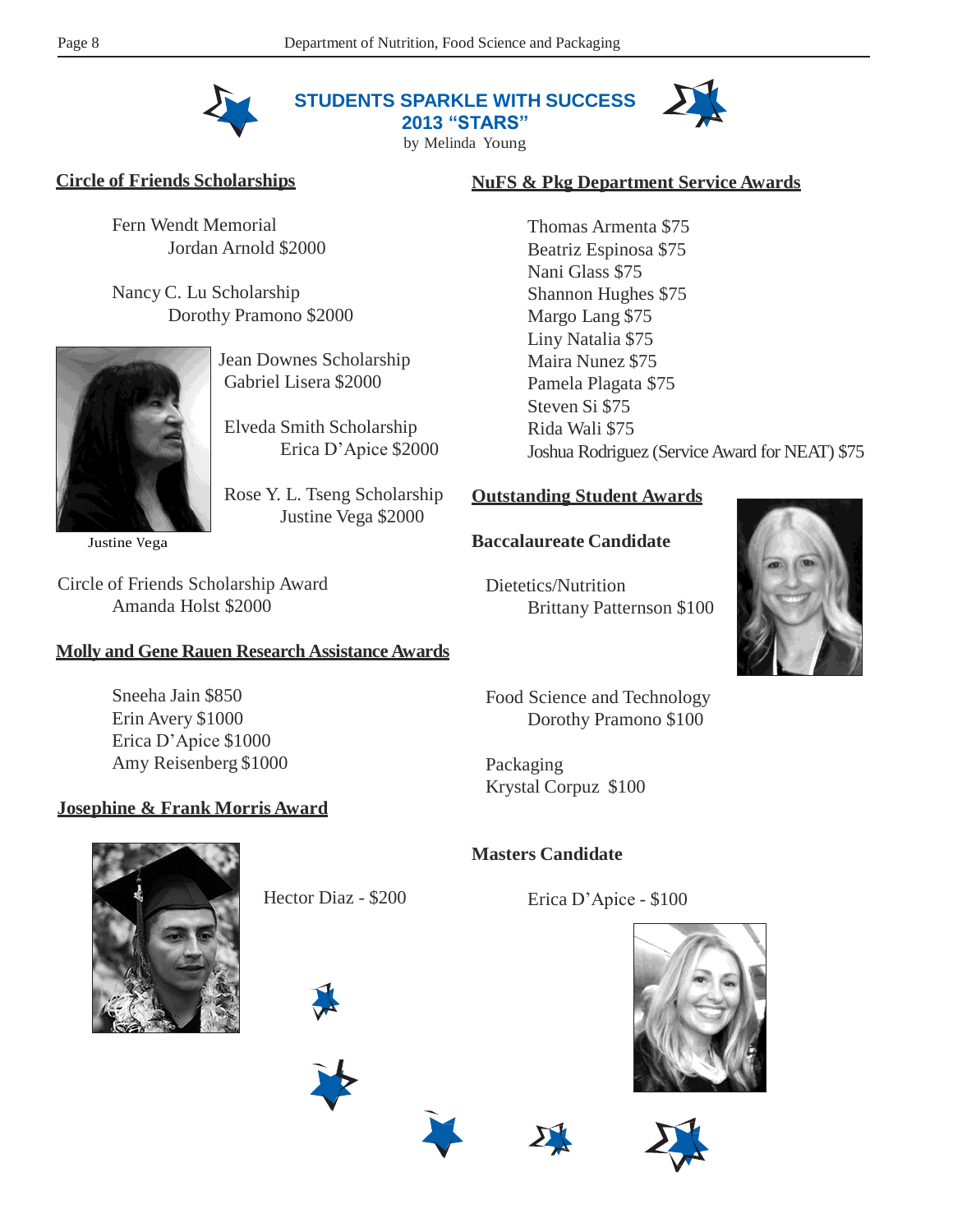# **NUTRITION AND FOOD SCIENCE (NU/FS) STUDENT CLUB ACTIVITIES 2012-2013**

Monthly meeting included presentations from accomplished nutrition professionals who spoke about their jobs and expertise. These outstanding nutritionists included:

Barbara Chang, MS, RD, Clinical Nutrition Manager, El Camino Hospital, Mountain View Amber Watson, RD, SNS, Coordinator/Child Nutrition Services, Alum Rock Union Sch. District Doris C. Fredericks, MEd, RD, RYT, Executive Director for Choices for Children Susan Howe, President and Founder, Intrinsic Group Suzanne Ousey, RD, consultant dietitian and founder, Nutrition Therapy Essentials Jessica Paredes, MS, RD, Public Health Nutritionist, Contra Costa County Senior Nutr. Program Janet McDonald, PhD, Ret. RD, Senior Public Affairs Specialist, FDA/San Francisco District Judy Morgan, MBA, RD, Director of Communications, Nutricopia, Inc.

In addition, the following club members were awarded scholarships to attend the California Dietetic Association (CDA) Annual Meeting and Conference held in May:

Ashlee Gossard Beatriz Espinosa Brittney Patterson Carly Hoobler Nani Glass Stephani Joseph





Jessica Paredes MS,RD speaking to the Nu/FS student club members

Other Club activities included holding a fundraising auction and bake sale, selling healthy snacks (fresh fruits and vegetables) to SJSU students using the department's Smart Cart, and hosting networking socials.

Nani Glass at the Club Bake sale

# **PACKAGING STUDENT CLUB ACTIVITIES 2012-2013**

The Packaging Club hosted guest speakers from the following organizations: Exxon Mobil Scholle Packaging The Aluminum Association

Twenty four lucky students represented SJSU at the Association for Packaging and Processing Technologies (PMMI) Show in Chicago, IL in October 2012, all of whom were supported by the PMMI group.

Five Packaging students were awarded \$1000 scholarships from Paperboard Packaging Council and Herb Schuneman.

Other club activities included field trips to the Woodbridge Winery to witness firsthand a High Speed Bottling Line and a Fall Lunch and a Spring BBQ for Packaging Club members.



Dr. Fritz Yambrach, Coordinator of Packaging Program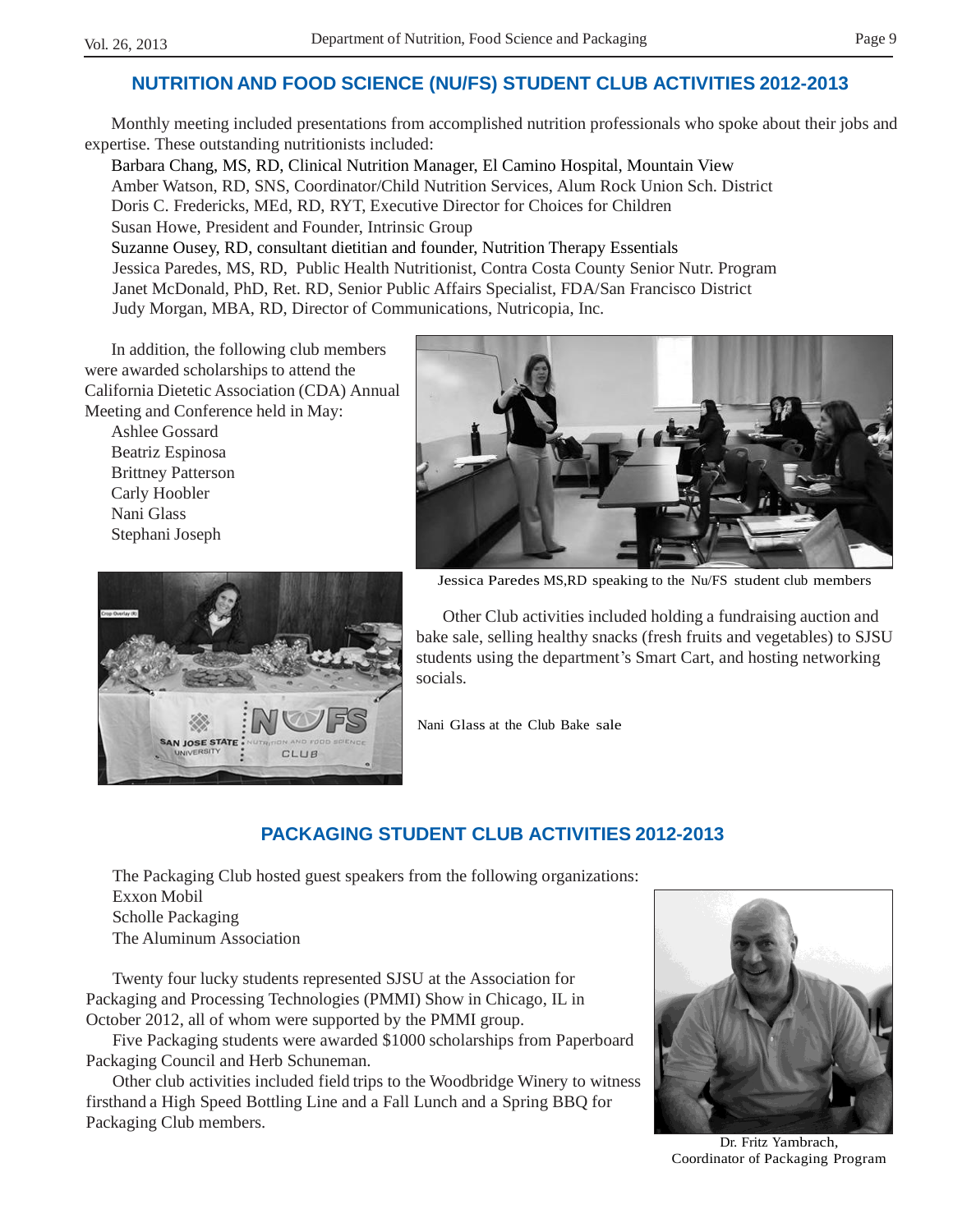#### "*Kathy Sucher*" continued from page 1

Dr. Sucher's academic and philanthropic work during her retirement. I would like to share the following conversation I had with Dr. Sucher about her work and her legacy at San José State University, and about her plans for the future.

**Q. How did you become interested in the field of nutrition?** Growing up, I wanted to become a veterinarian, and when time for college came around I was looking for a major. My sister-in-law graduated from UC Berkeley in Food Science and recommended it. At the time, Food Science was no longer a separate major – it was Food and Nutrition Science. So, I became a student at Berkeley in Food and Nutrition Science and soon after fell in love with nutrition.

**Q. When did your interest in Medical Nutrition Therapy begin?** I went into Medical Nutrition Therapy as a Nutrition Specialist at McGaw Laboratories. Total Parenteral Nutrition (TPN) was introduced in the 70s, and McGaw was the first company to provide crystalline amino acid solutions. I was in charge of teaching nutrition and nutrition assessment to the sale associates. As a result of my work there, I became interested in continuing my education in clinical nutrition. So, I returned to school and received my doctorate in Nutritional Biochemistry at Boston University Medical Center, where my research focused on IV medium-chain fat emulsions.

**Q. Were you always interested in teaching?** After receiving my doctorate in Boston, my husband and I both wanted to move back to California. We decided that whoever got the first job, we would move there. As it turned out, I was the first, landing a job for a year of teaching at Cal Poly San Luis Obispo. At Cal Poly I discovered that I had a passion for teaching, and I decided that I wanted to pursue it as a career. I joined San José State University as an instructor in 1982, and the following year as a tenure-track professor. I've been with the Department of Nutrition for the past 31 years. **Q. How did your interest in Food and Culture come about?** There's a funny story behind that. While I taught at Cal Poly there was a food and culture class, which I attended every week because of the food! As many of my students and colleagues know, I enjoy all types of food, and I'll try anything at least once. When I was interviewed for the teaching job at San José State, I told them I could teach the food and culture class – not realizing that there wasn't a textbook for it. Low and behold, I got the job teaching the class and had to scramble to put together reading material and organize it in a useful fashion. My first graduate student was Pamela Kittler, and for her graduate thesis she was interested in writing a heart-healthy cookbook. I said

to her, "We don't need another one of those; we need a book for this class!" And that's how the Food and Culture book came about. It was the first food and culture book geared toward the needs of nutrition professionals and Registered Dietitians.

**Q. How did your interest in writing a textbook on Medical Nutrition Therapy come about?** I felt a passion not only for food and culture, but also for medical nutrition therapy. After years of using a nursing pathophysiology book, I decided it was time to have a nutrition book that included both pathophysiology and the essentials of nutrition therapy. Thus, working on a *Nutrition Therapy and Pathophysiology* textbook was very rewarding. Throughout the years, I've come up with textbooks that teach the basics, but that also give students the tools to become successful dietitians.

**Q. Do you have any advice for past, current, and future NuFS students?** Follow your passion! If you're really interested in one area, learn as much as you can, and eventually you *will* find employment in that area. Always keep learning, and be open to new experiences and opportunities! My mantra is, "Have a lot of irons in the fire and one will catch." Try a lot of different things, and you'll find the right one. You may like several areas, but maybe just one will have an employment opportunity. Remember, what doesn't kill you makes you stronger! I also learned throughout the years to always say yes to the opportunities you're given. I've been open to every opportunity throughout my career, the only exception being a job offer to work with raging monkeys in a laboratory (which I politely declined)!

**Q. What are your future plans after retirement?** I'll be doing a fair amount of traveling for the first couple of years, as long as my husband and I are able! I'll continue to co-write the textbooks, keeping them updated with the literature and feedback from working dietitians and nutrition professionals. I also have very exciting news for everyone, especially future interns: I'm starting a scholarship for NuFS Dietetic Interns with financial needs, in hopes of providing a helping hand. This is an incredible investment in our students' futures, and I look forward to seeing other members of the Circle of Friends help students achieve their dreams.



Kathy Sucher congratulating masters graduate Liny Natalia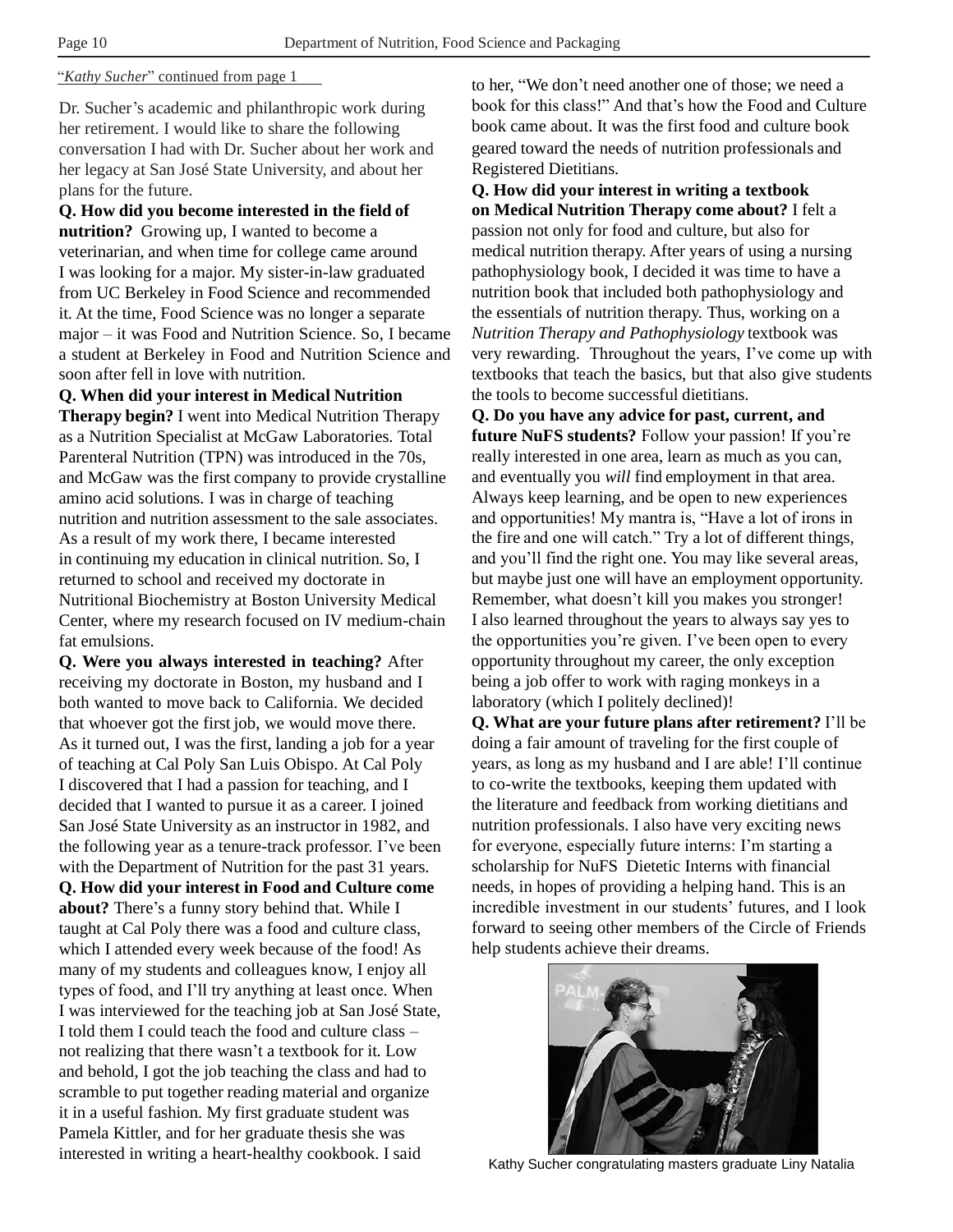• • • • • • • • • • • • • • • • • • • • • • • • • • • • • • • • • • • • • • • • • • • • • • • • • • • • • • • • • • • • • • • • • • • • • • • • • • • • • • • • • • • • • • • • • • • • • • • • • • • • • • • • • • • • • •

# **CIRCLE OF FRIENDS TIME TO TAKE STOCK!**

Our Circle of Friends begins its next 20 years. It's time to take stock! Your investment in our students' education and success has yielded fantastic returns. These begin with renovation of the Food Production Laboratory and creation of a Nutrition Metabolism Laboratory and Student Learning Center.

In addition, we have purchased state of the art scientific equipment, for example, a bioelectric impedance analyzer, basal metabolism instrument, exercise equipment, and a metabolic cart.

Scholarships have shown strong growth. The number of Circle of Friends Scholarship awards has expanded from four to six, with one more in the works. Also, scholarship award amounts have been increased (because of our support) from \$500 to \$2000. In addition, Research Assistance Awards (for up to \$1000) have been instituted.

With the help of the Circle of Friends, our students continue to be recognized by the California Dietetic Association and, nationally, by the Academy of Nutrition and Dietetics (formally ADA) for their outstanding nutrition research. Further, our graduates serve in key leadership positions at hospitals, clinics, food companies, and entrepreneurial pursuits throughout the North and South Bay areas.

However, the greatest challenge for our students remains the cost of higher education. In fact, this year's applications for Circle of Friends Scholarships more than doubled! Thus, for the coming year, the Circle

of Friends will continue to enhance each scholarship award to \$2000 and reach out for additional "angel investors" who want to start their own scholarship fund or create one in someone's honor or memory.

The return on our 20 year Circle of Friends investment has been extraordinary! Now, more than ever, our students need your help.

Please update your information on the membership form on the back

of this newsletter and send your gift to the Department to

continue making a difference for our students.